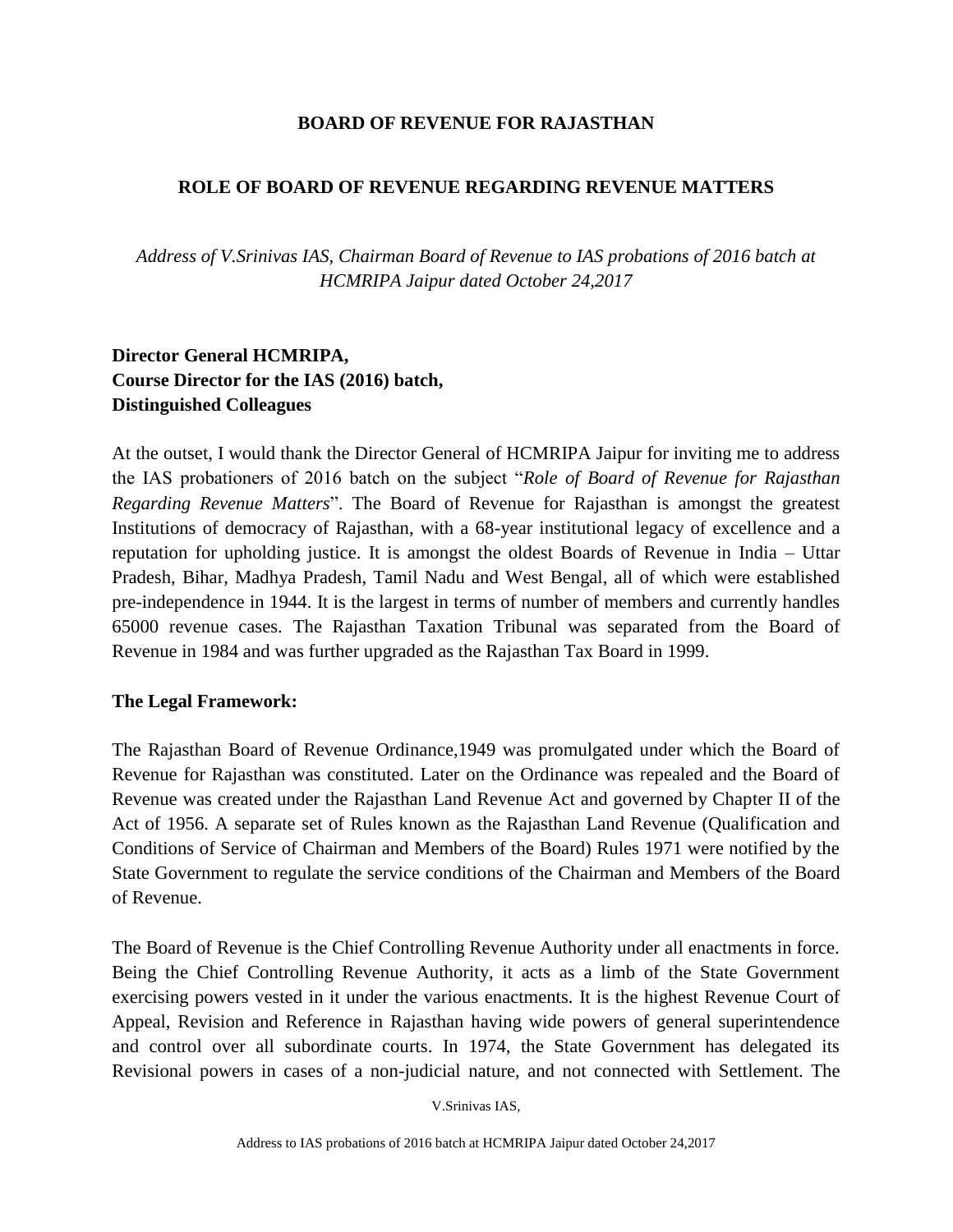Land Records work has also been entrusted to the Board which is administrative in nature and a very important responsibility.

The various Sections of the Rajasthan Land Revenue Act, 1956 dealing with the Board of Revenue are the following:

- 1. **Section 4 – Establishment and Composition of the Board**: The Board of Revenue for Rajasthan consists of a Chairman of the Board and 20 members.
- 2. **Section 5 – Tenure of the Members**: All members of the Board shall hold office during the pleasure of the Governor
- 3. **Section 6 – Place of Sitting**: The Board of Revenue shall be at Ajmer but by general or special orders of the State Government, it shall be lawful for the Board to sit at any place within its jurisdiction.
- 4. **Section 7 Ministerial Officers**: The Ministerial officers of the Board of Revenue are the Registrar, the Additional Registrar and 3 Deputy Registrars. They exercise such powers and discharge such functions as the Board may direct.
- 5. **Section 8 – Powers of the Board:** The Board is the highest revenue court of appeal, revision and reference in Rajasthan. The Board of Revenue exercises 3 kinds of powers (a)Appeal, (b) Revision and (c) Reference.

These powers are exercised subject to the provisions of

- a) Rajasthan Land Revenue Act 1956 Sections 74 to 87 for Appeal, Revision, Reference and Review; Sections 53-55 for transfer and consolidation of cases and Section 261 (1) for making rules under the Act.
- b) Rajasthan Tenancy Act, 1955 Sections 222 228 for Appeals, Section 230-231 for Revision and Section 232 for Reference, Section 233 for Transfer of Cases and Section 258 for making rules thereunder.

It may be further borne in mind that the Board of Revenue is Court under Article 375 of the Indian Constitution and Section 5(35) of the Rajasthan Tenancy Act with full powers to initiate contempt of court proceedings for breach of orders issued by it.

V.Srinivas IAS, 6. **Section 9 – General Superintendence of Subordinate Revenue Courts**: The Board exercises general supervision and control over all Revenue Courts and all such Courts and Officers shall be subordinate to it. There is a similar provision under the Rajasthan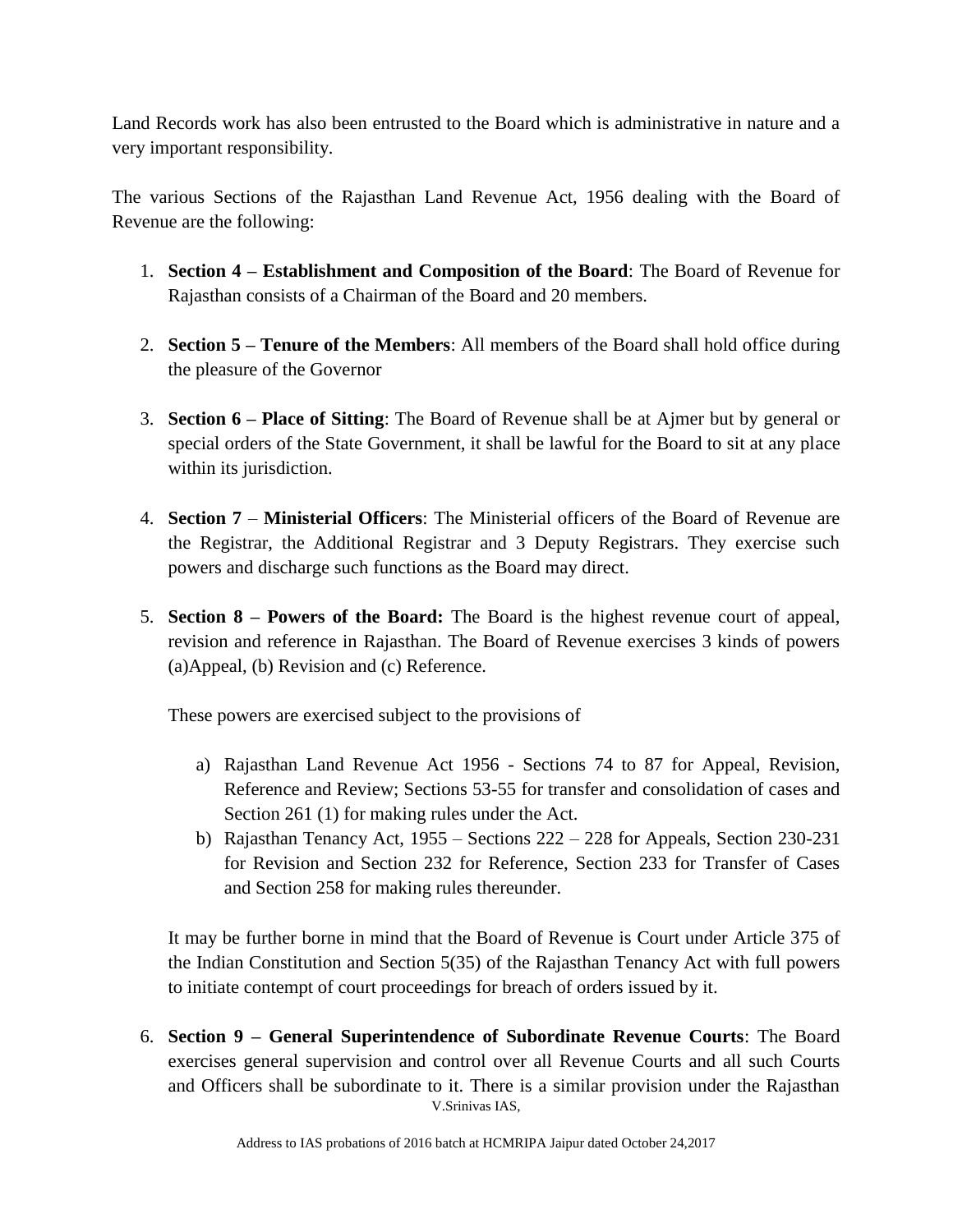Tenancy Act Section 221 – Subordination of Revenue Courts – The General Superintendence and control over all revenue courts shall be vested in and all such courts shall be subordinate to the Board; and subject to superintendence, control and subordination.

7. **Section 10 – Jurisdiction of Board how exercised**: The jurisdiction of the Board is exercised by the Chairman or any other member of the Board sitting singly or by a Bench of the Board, consisting of two or more members. There are two modes to exercise jurisdiction  $-$  (i) by Single Bench or , (ii) by Double Bench or More Members. The class of cases to be heard by Single and Division Benches are laid down in the Rajasthan Revenue Courts Manual Rules.

*Rule 8* - Single Benches hear and dispose second appeals under Section 76 of the Rajasthan Land Revenue Act, 1956, applications for transfer of cases, revisions, references etc.

*Rule 9* - The Division Benches of the Board hear and dispose cases of all decrees and orders coming under the consideration of the Board on appeal except those specified under Rule 8. When a case is heard by a Bench of the Board, the decision of such a case shall be in accordance with the opinion of the Members.

*Special Appeal* - A party aggrieved by the decision of a Single Member shall have the right to make a special appeal to a bench consisting of 2 or more members of the Board within one month if the member who passed the judgment declares the case as a fit one for appeal. It is only the member who passed the judgment who is competent to grant permission for special appeal and no other member is competent to do so. Special Appeal does not lie against interlocutory order of the Single Bench and decision does not include order of Board passed under revisional jurisdiction.

- 8. **Section 11 – Power to Refer to a Bench**: The Chairman or any Member sitting singly for the disposal of any case or proceeding may, if he thinks fit, for reasons to be recorded in writing, refer any question of law or custom having the force of law for the opinion of a Bench and the case shall be disposed of in accordance with such opinion. Further case law indicates that powers of this Section have been enlarged to cover a reference made by a Double Bench to a Larger Bench or Full Bench.
- V.Srinivas IAS, 9. **Section 12 – Power to refer question to High Court**: If in any case it appears to a Bench that any question as is referred to in Section 11 is of Public Importance and that it is expedient to obtain the opinion of the High Court thereon, the Bench may refer the question to that Court. The High Court may after such hearing, as it thinks fit, may record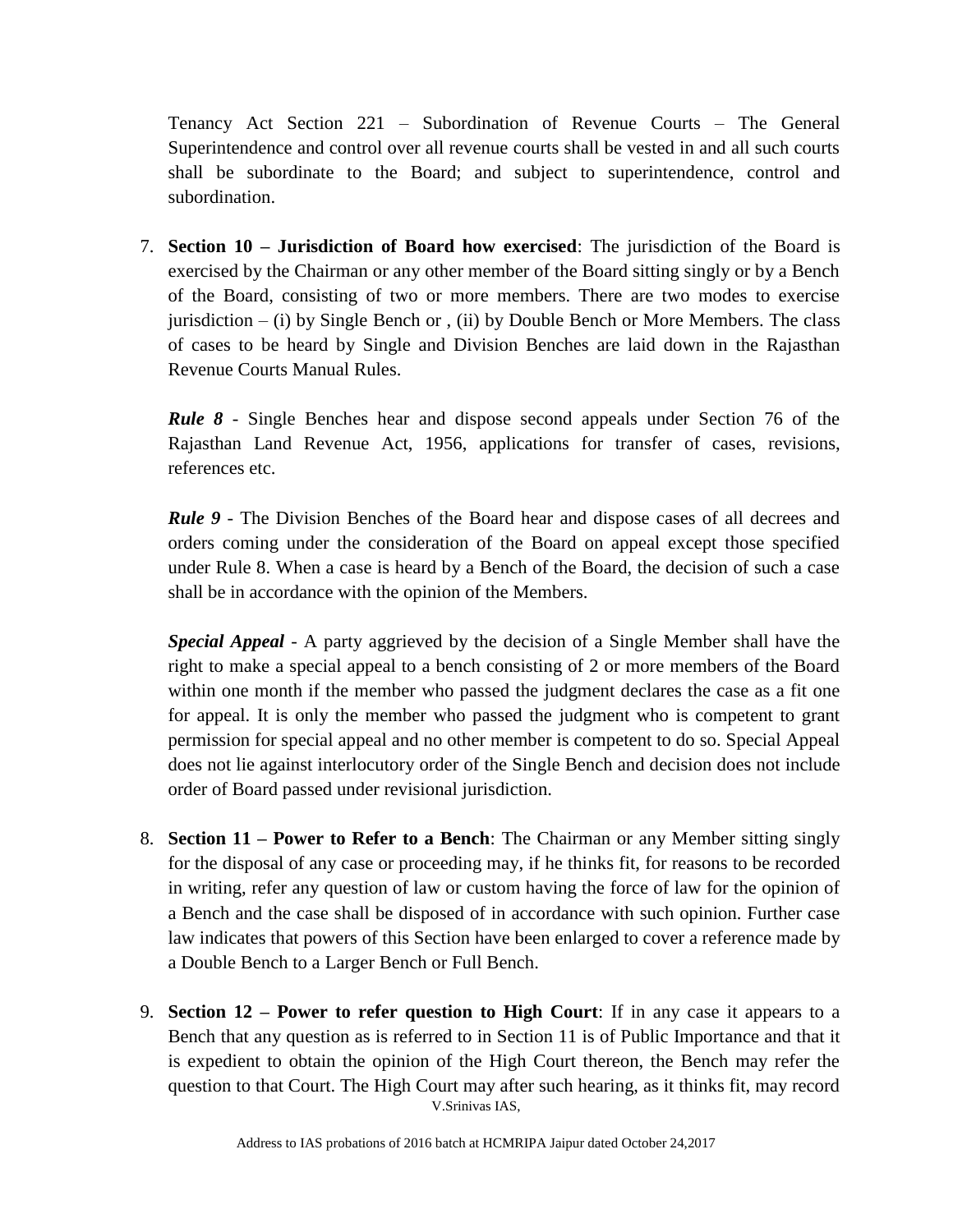the opinion on the question so referred and the decision of the case shall be in conformity with such opinion.

- 10. **Section 13 – Decision in case of Difference of Opinion**: Where a case is heard by a Bench of the Board, the decision of such case shall be in accordance with the opinions of the majority of members who hear it. Where the members are divided in opinion as to the order to be made in the case, the case shall be referred to another member and made in accordance with the opinion of the majority of the members including such other members who hear it.
- 11. **Section 14 – Registers of the Board**: The Board shall cause to be kept and maintained such registers and accounts as may be prescribed or as may be necessary for the transaction of its business. A list of Registers prescribed by the Board under its various sections is prescribed under the Section.

# **Expectations from IAS Probationers during the District Attachment/ Institutional Training at HCMRIPA**:

The District Training and Institutional Training at the HCMRIPA is to prepare IAS Probationers to the challenges of handling their responsibilities as Sub-Divisional Officers. The entire District Training of the IAS probationer is constructed in a manner to make him an officer upholding justice for the poorest of poor litigants within his territorial jurisdiction. Land Reforms is the summum bonum of rural existence, the very essence of economical sustenance of rural India. *The litigant appearing before the Court is the centrality of the entire judicial process*. As torch bearers for land reforms in Rajasthan, IAS probationers should be sensitive and responsive to providing timely justice by regular sittings in courts, file reading and judgment writing on timely basis, regular inspections of field officers, night halts and constructive & cordial interactions with the bar.

IAS probationers are expected to be familiar with the provisions of the Rajasthan Land Revenue Act, 1956 and the Rajasthan Tenancy Act 1955. The District Collectors are mandated to provide exposure through specified attachments with the broader administrative structures of Revenue Administration at District/ Divisional level – Revenue Appellate Authorities, Divisional Commissioners, Sub-Divisional Officers, Tehsildars, Sadar Qanungos, Inspectors of Land Records and Patwaris. Night halts in villages, Tehsils, Sub-Divisional Headquarters are mandatory part of an IAS probationer's training period, and it is expected that these responsibilities are discharged with due diligence and commitment. With these words, let me wish you all success in your challenging policy endeavors.

Jai Hind.

V.Srinivas IAS,